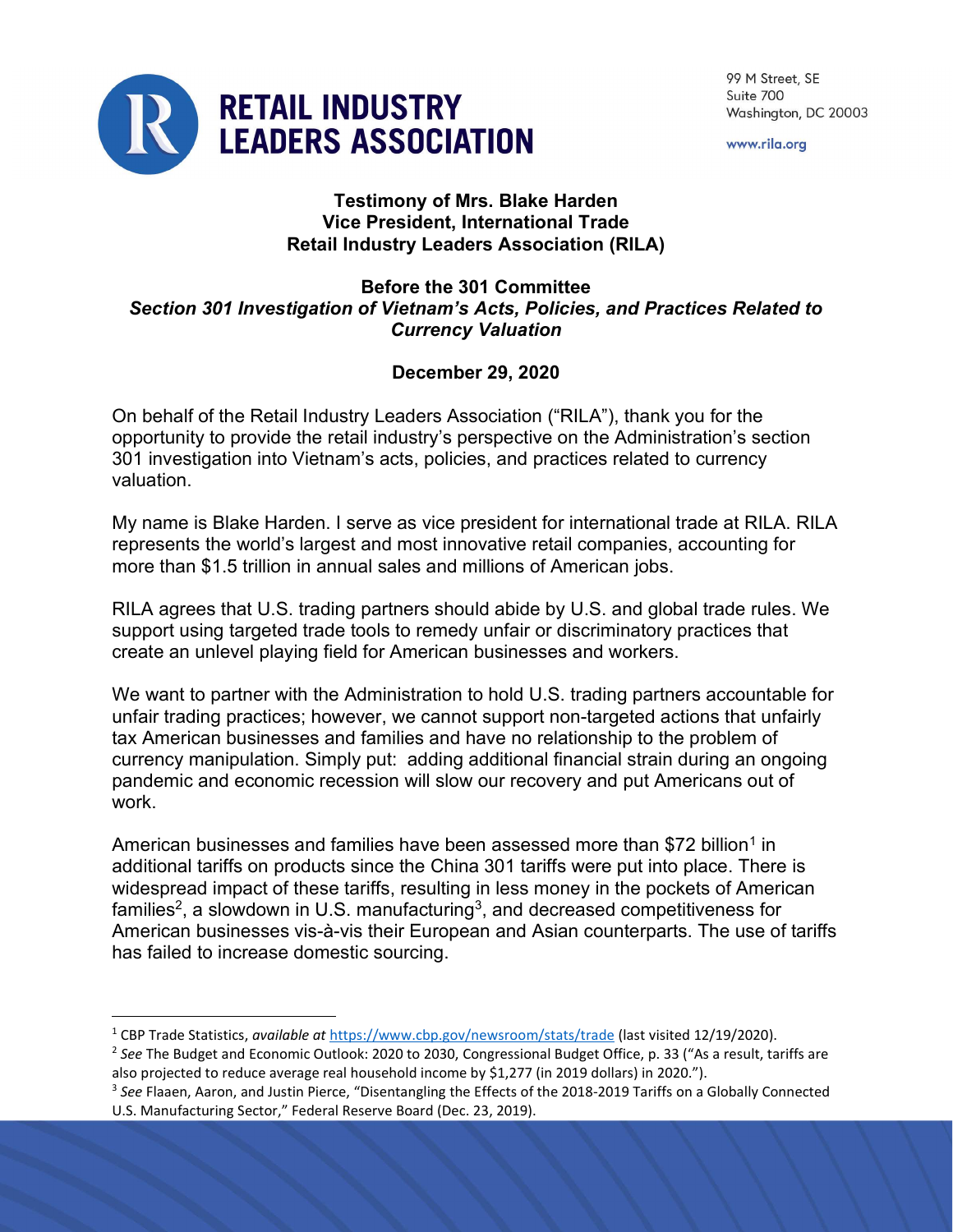The global economy faces enormous uncertainty right now. According to the OECD, experience shows that companies can best weather this uncertainty by investing in fewer, longer-term relationships. U.S. retailers have built many such relationships out of China where possible, including in Vietnam. Our members leveraged existing relationships in Vietnam built on the country's intrinsic strengths.

Vietnam is unique. It has the production capacity, a stable, abundant, and skilled labor force, logistics capabilities, and the good infrastructure needed to meet the high standards of our members. Our members source a variety of goods – including apparel, footwear, electronics, home goods, furniture, power tools, decorative and holiday, luggage, and toys – from trusted partners in Vietnam who meet our members' rigorous quality and safety standards.

Placing a tax on these imports now would create tremendous uncertainty for U.S. retailers and unfairly punish them for moving away from China. Vietnam is also a major export market for U.S. job-creating textile, chemical, hardwood and agricultural products. And imports of raw materials from Vietnam are critical inputs used by U.S. manufacturers of finished goods. According to the USITC, U.S. textile and apparel exports to Vietnam increased by \$97 million from 2015 to 2019. And during that same time, U.S. footwear exports to Vietnam increased by \$170 million.<sup>4</sup>

These American exports, along with key U.S. agricultural exports, will surely be subject to retaliatory tariffs if the Administration imposes tariffs on Vietnamese products.

This does not mean leading retailers do not support the Administration's goal of leveling the playing field. Or that if USTR determines Vietnam is discriminating against U.S. companies the United States has no recourse. Our point is this: tariffs will not resolve concerns with Vietnam's currency practices. The Administration should seek to address any discrimination through other, more effective means.

Tariffs will harm the ability of U.S. retailers to compete globally. Our competitors in countries such as Canada and the European Union have lowered their tariffs and removed trade barriers with Vietnam through free trade agreements and trade preference programs.

Tariffs will harm U.S. economic interests and cause serious disruptions to the American economy at a time when our workers and families are desperately trying to get back on their feet.

As USTR considers what, if any, action should be taken in this investigation, we urge it to pursue a negotiated outcome to remedy any concerning behavior. We believe the Treasury Department's plan to "commence enhanced bilateral engagement with

https://www.usitc.gov/research\_and\_analysis/trade\_shifts\_2019/vietnam.htm



<sup>&</sup>lt;sup>4</sup> USITC's Vietnam Trade Shifts Index, available at